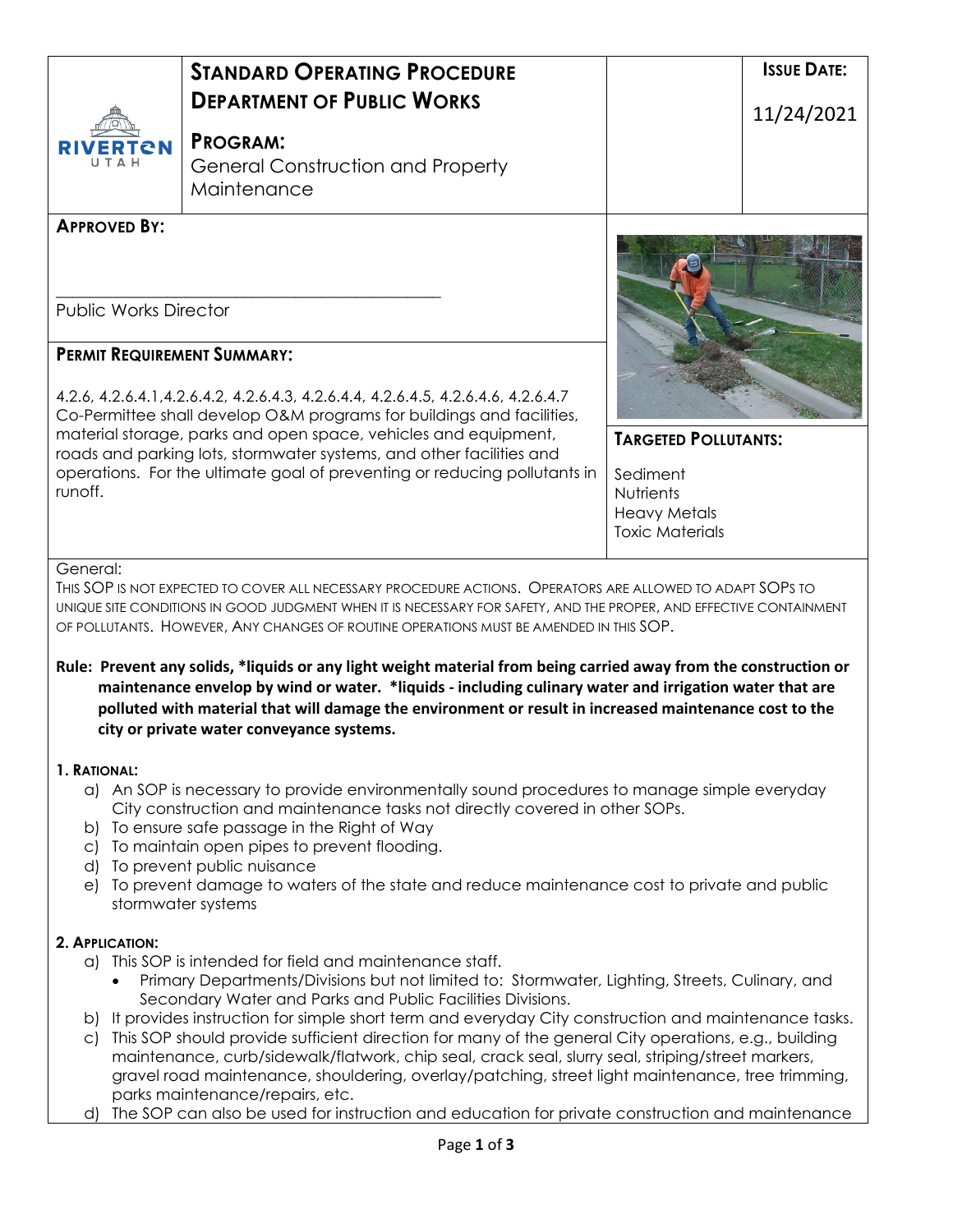|                         | <b>STANDARD OPERATING PROCEDURE</b>      | <b>ISSUE DATE:</b> |  |
|-------------------------|------------------------------------------|--------------------|--|
| <b>RIVERTON</b><br>UTAH |                                          |                    |  |
|                         | <b>DEPARTMENT OF PUBLIC WORKS</b>        | 11/24/2021         |  |
|                         | <b>PROGRAM:</b>                          |                    |  |
|                         | <b>General Construction and Property</b> |                    |  |
|                         | Maintenance                              |                    |  |
| work                    |                                          |                    |  |

# **3. CONSTRUCTION PROCEDURE:**

- a) Remove or contain all erodible or loose material prior forecast wind and precipitation events or before non-stormwater will pass through the project site. For light weight debris maintenance can require immediately attention for wind events and many times daily maintenance or as needed for precipitation or non-stormwater events.
- b) Project materials and waste can be contained or controlled by operational or structural best management practices (BMPs).
	- Operational; including but not limited to:
		- $\triangleright$  Strategic staging of materials eliminating exposure, such as not staging on pavement
		- $\triangleright$  Avoiding multiple day staging of backfill and spoil
		- > Haul off spoil as generated or daily
	- Structural; including but not limited to:
		- $\triangleright$  Inlet protection, e.g. wattles, filter fabric, drop inlet bags, boards, planks
		- Gutter dams, e.g. wattles, sandbags, dirt dams
		- $\triangleright$  Boundary containment, e.g. wattles, silt fence
		- $\triangleright$  Dust control, e.g. water hose,
		- $\triangleright$  Waste control, e.g. concrete washout, dumpster, receptacles
- c) Inspection often to insure the structural BMPs are in good operating condition and at least prior to the workday end. Promptly repair damaged BMPs.
- d) Cleanup:
	- Use dry cleanup methods, e.g. square nose shove and broom.
	- Wet methods are allowed if wastewater is prevented from entering the stormwater system, e.g. wet/dry vacuum, disposal to approved open spaces
- e) Cleanup Standard:
	- When a broom and a square nosed shovel cannot pick any appreciable amount of material.

### **4. EMERGENCY:**

a) Emergency operations have latitude during the containment period, however, all standard operation procedures apply after the site is stabilized. The affects of any pollutants that escape the site will need to be cleanup and rectified. Emergencies are defined as situations with the immediate potential to cause a safety hazard, physical property or environmental damage. Utility maintenance does not necessarily qualify as an emergency.

### **5. MAINTENANCE PROCEDURE:**

a) Maintenance procedures are expected to follow the construction procedure.

## **6. WASTE DISPOSAL:**

- a) Dispose of waste according to 6.0.50 General Waste Management SOP, unless superseded by specific SOPs for the operation.
- b) Construction dewatering is not allowed to be discharged to the storm drain system without a Construction Dewatering Permit UTG070000. This permit will require controls be employed that will remove any pollutants. This permit can be avoided if the waste water is discharge to a lawn or field and allowed to infiltrate or disposed at the Public Works dump facility.

### **7. EQUIPMENT:**